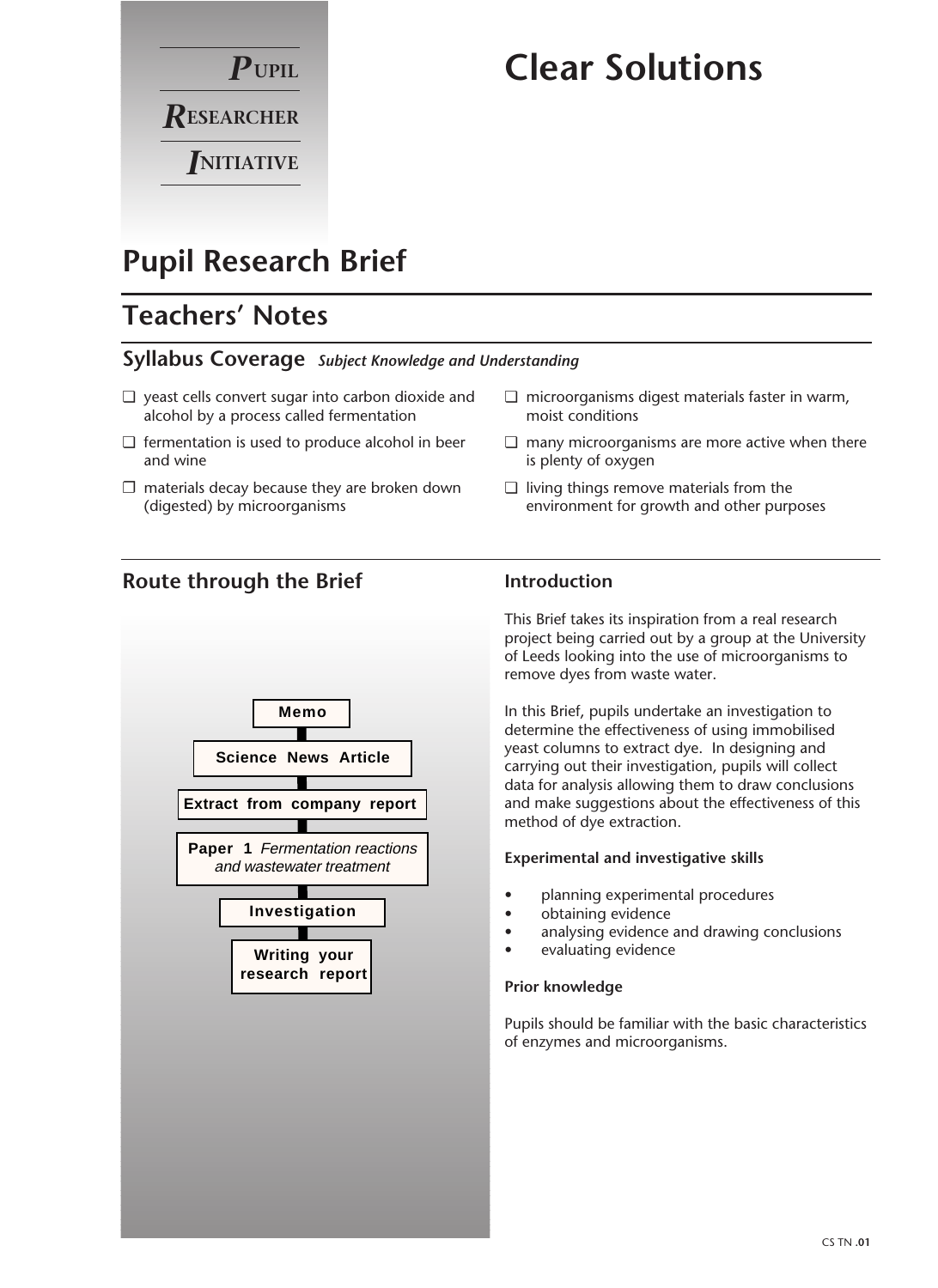### **Teachers' Notes continued**

#### **Running the Brief**

#### **Pupil grouping**

Pupils could work in a number of groupings during this Brief. Suggestions are :

| Initial briefing                        | whole class; teacher-led<br>introduction, setting the<br>context for the Brief                   |
|-----------------------------------------|--------------------------------------------------------------------------------------------------|
| Analysis of<br>Memo                     | individual or pairs                                                                              |
| Analysis of the -<br>Researcher Article | individual or pairs                                                                              |
| Analysis of<br>Project 3A               | in pairs, or individually if the<br>work is to be assessed                                       |
| Carrying out<br>investigation           | pairs or groups of 4<br>(depends on equipment<br>availability)                                   |
| Analysis of<br>results                  | in pairs, or individually if<br>the work is to be assessed                                       |
| Communication -                         | compilation of written reports<br>(individual) and whole group or<br>class discussion of results |

#### **Timing**

This Brief should take between 3 - 4 hours of classroom time, with extra time being needed to write up individual investigation reports if these are to be used for examination assessment purposes.

#### **Activities**

The teacher should issue pupils with the **Study Guide** which provides them with a summary of what they should produce as they work through the Brief. It can also act as a checklist for pupils to monitor their own progress. The **Memo** sets the scene and together with the extract from **The Researcher**, gives the pupils a focus for their work. Pupils need to read these papers carefully and any queries about the background to the research can be addressed by the teacher at this point. This could be carried out as an individual or paired activity. Following this, the pupils should be referred to the **Project 3A** paper and the **background paper** on **Fermentation reactions** to help them plan their investigations. It will also be necessary to have available the article by **A. Baker** (1992) from the *Catalytic Traps* Brief.

Depending on the availability of equipment, the pupils will now be ready to carry out the investigation in pairs or groups of 4.

Following the investigations, the pupils will need to complete an individual **written report** - important if the work is being assessed - and take part in a whole group discussion to analyse the various findings of each of the working groups.

#### **Investigation details**

The work in this Brief requires good practical skills. The pupils are required to learn the technique of producing alginate beads containing yeast and how to assemble and operate the continuous-flow apparatus, although the teacher may decide to preprepare the alginate beads to save time. A. Baker's paper from the *Catalytic Traps* Brief gives some details of this, however more specific instructions are given in the following Technical details section. Pupils will need to be aware of the importance of experimental control so that reliable results are obtained.

The report extract lists five possible investigations for pupils to carry out. These are:

- 1 does the yeast break down the dye or just absorb it?
- 2 does the alginate absorb the dye?
- 3 is there any link between the amount of yeast in the alginate beads and dye removal?
- 4 what conditions produce the fastest growth of yeast?
- 5 what is the best feedstock for the yeast cells?

Investigations 1, 2 and 3 are concerned with the process of dye removal. Investigations 4 and 5 look into the growth of yeast. The teacher may wish pupils to carry out one investigation from each of these two groups, although allocation of tasks will depend on the time available.

For investigations 1 and 2, if after trickling the coloured solution through the alginate bead column, the solution becomes clear, the pupils should conclude that something is removing the dye. It will be possible to establish if this is the yeast cells by microscopic examination. The cells will be coloured if they are responsible for the dye absorption. Pupils may suggest trying to remove dyes with alginate beads containing no yeast. This could show whether the alginate was responsible for any dye removal. Taken together, investigations 1, 2 and 3 would provide sufficient evidence as to the feasibility of using immobilised yeast columns. If pupils only carry out one (or two) of these investigations, the teacher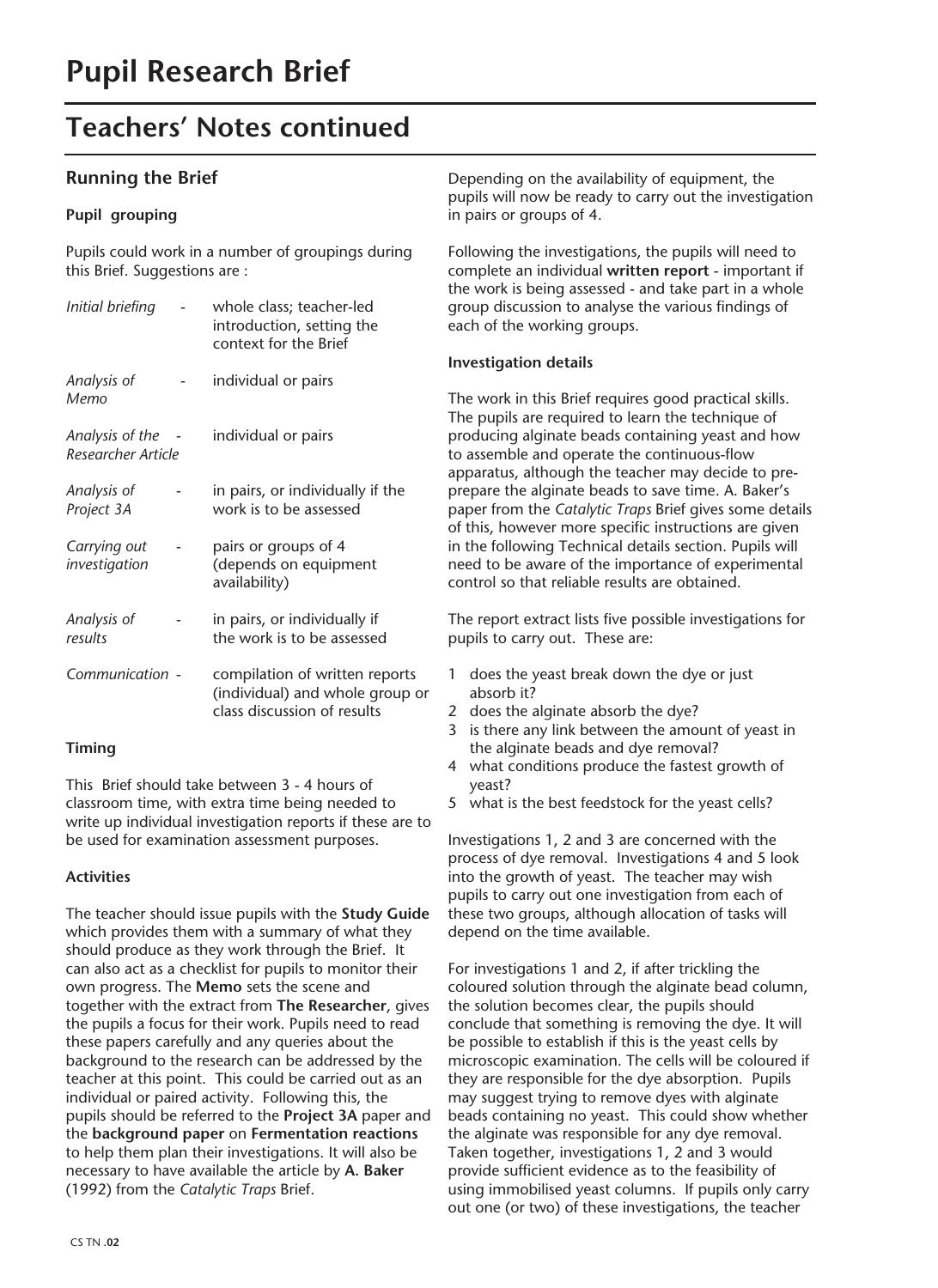## **Teachers' Notes continued**

may wish to add a plenary session (oral presentations or poster display) so that pupils can learn from the work of other groups in the class.

For investigation 4 (varying the amount of yeast in the alginate beads) the teacher may decide to have the class working in groups, with each group having beads containing different amounts of yeast, and comparing the results.

The same approach could be used for investigation 5, where pupils investigate the best conditions and feedstock for yeast growth. This would then require the pupils to 'pool' their results. The growth of yeast cells can be monitored by counting yeast cells, using a microscope or by comparing turbidity using a colorimeter or light sensor.

*Using IT*. Light meters could be used to monitor the removal of dyes from the liquid emerging from the immobilised yeast columns (investigations 1, 2 and 3), and to measure the growth of yeast by monitoring turbidity changes over time (investigations 4 and 5).

#### **Technical details**

#### **Method for the production of entrapped yeast cells in sodium alginate**

- Gently warm 50cm<sup>3</sup> of distilled water in a small beaker on a stirrer hotplate.
- Weigh out 2g of sodium alginate, add this to the warm water and allow it to dissolve with constant stirring.
- Suspend 2.5g of brewer's yeast in 50cm<sup>3</sup> of distilled water.
- Dissolve 1.4g of calcium chloride in 100cm<sup>3</sup> of distilled water and place the solution in a 250cm<sup>3</sup> beaker.
- Add the alginate solution to the yeast suspension with constant stirring.
- Clamp a  $50 \text{cm}^3$  plastic syringe body approximately 10cm above the surface of the calcium chloride solution in the beaker.
- Add 25cm<sup>3</sup> of the yeast/alginate mixture to the syringe, allow it to drop into the calcium chloride solution drop by drop.
- When most of the mixture has left the syringe, top-up the syringe with another 25cm<sup>3</sup> of mixture, and allow it to drop into the calcium

chloride solution.

- Allow the beads to stand in the calcium chloride solution for 20 minutes so that they fully gel.
- The beads can be removed from the calcium chloride solution by straining through a sieve or tea strainer.

Note: Some types of yeast, eg. Vitamin Yeast tablets (Boots Chemist), contain a coloured component that will colour the calcium chloride solution. In such cases, the beads should be thoroughly washed with distilled water before they are used for experimental purposes.

• The beads can then be used to remove dye from aqueous solutions or digest carbohydrates such as sucrose.

#### **Absorption of aqueous methylene blue solution using yeast entrapped in sodium alginate beads.**

- Attach a 5cm length of plastic tubing to the outlet at the bottom of a 50cm3 plastic syringe body. Close a Hoffman clip, or a similar clamping device, around the plastic tubing.
- Prepare a second syringe in the same manner.
- Place a small wad of glass wool in the bottom of one of the syringes.
- Clamp this syringe arrangement to a retort stand and fill to the  $50 \text{cm}^3$  mark with yeast/alginate beads.
- Place a beaker below the syringe.
- Fill the syringe body with distilled water and open the Hoffman clip.
- As the water drains through the beads, gently tap the syringe body. This should help to pack the beads more closely.
- Close the Hoffman clip.
- Adjust the height of this syringe such that a series of test tubes can be passed just below the end of the plastic tubing to collect eluent.
- Clamp the second syringe arrangement directly above the first with the tip of its plastic tubing in the opening at the top of the lower syringe.
- Ensure that the Hoffman clips on both syringes are closed.